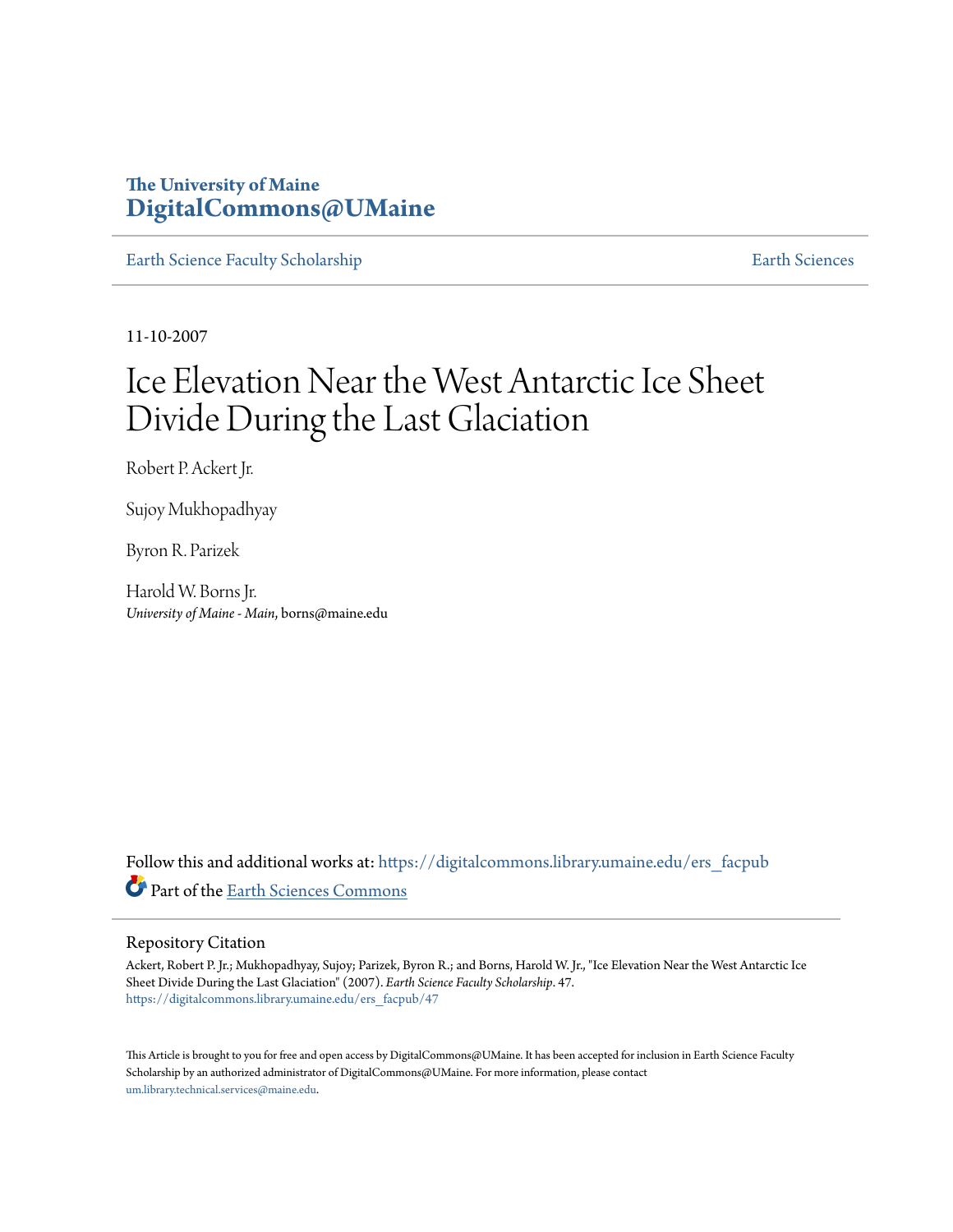# Ice elevation near the West Antarctic Ice Sheet divide during the Last Glaciation

Robert P. Ackert Jr.,<sup>1</sup> Sujoy Mukhopadhyay,<sup>1</sup> Byron R. Parizek,<sup>2,3</sup> and Harold W. Borns<sup>4</sup>

Received 23 July 2007; revised 2 October 2007; accepted 9 October 2007; published 10 November 2007.

[1] Interior ice elevations of the West Antarctic Ice Sheet (WAIS) during the last glaciation, which can serve as benchmarks for ice-sheet models, are largely unconstrained. Here we report past ice elevation data from the Ohio Range, located near the WAIS divide and the onset region of the Mercer Ice Stream. Cosmogenic exposure ages of glacial erratics that record a WAIS highstand  $\sim$ 125 m above the present surface date to  $\sim$ 11.5 ka. The deglacial chronology prohibits an interior WAIS contribution to meltwater pulse 1A. Our observational data of ice elevation changes compare well with predictions of a thermomechanical icesheet model that incorporates very low basal shear stress downstream of the present day grounding line. We conclude that ice streams in the Ross Sea Embayment had thin, lowslope profiles during the last glaciation and interior WAIS ice elevations during this period were several hundred meters lower than previous reconstructions. Citation: Ackert, R. P., Jr., S. Mukhopadhyay, B. R. Parizek, and H. W. Borns (2007), Ice elevation near the West Antarctic Ice Sheet divide during the Last Glaciation, Geophys. Res. Lett., 34, L21506, doi:10.1029/ 2007GL031412.

#### 1. Introduction

[2] Recent observations of thinning and acceleration of outlet glaciers and ice streams following loss of buttressing ice shelves on the Antarctic Peninsula [Rignot et al., 2005], supports the hypothesis that the West Antarctic Ice Sheet (WAIS) is susceptible to rapid collapse in response to warmer air and sea temperatures [Mercer, 1978]. Moreover, recent field results indicate that much of the WAIS recession occurred during the middle to late Holocene without substantial sea level or climate forcing [Hall and Denton, 2000], indicating that the present grounding line could continue to retreat even in the absence of further external forcing [Conway et al., 1999]. As a result, estimates of future sea-level rise based only on temperature-induced changes in ice-sheet mass balance may significantly underestimate the potential contribution of the WAIS [Alley et al., 2005]. Dynamic ice-sheet models are necessary to predict the response of the WAIS to future climate and our confidence in the predictive capabilities of these models

Copyright 2007 by the American Geophysical Union. 0094-8276/07/2007GL031412

increases when they successfully simulate the past history of the WAIS. However, observational data that can serve as benchmarks for ice-sheet models, such as past ice elevations, are still quite poorly constrained in key sectors of the WAIS.

[3] The footprint of the WAIS during the past 20 kyr of its history, referred to here as the last glaciation, has largely been determined from the distribution of glacial deposits and erosion features on the continental shelves, and to a lesser extent on ice-free land [e.g., Anderson et al., 2001; Hall and Denton, 2000]. In the western Ross Sea, the grounding line of the WAIS advanced to the vicinity of Coulman Island during the Last Glacial Maximum (LGM,  $\sim$ 20 ka) with retreat underway by 14.5 ka (Figure 1, top) [Licht et al., 1996; Conway et al., 1999]. In the Ford Ranges, which project through the WAIS near the Marie Byrd Land (MBL) coast (Figure 1, top), the occurrence of erratics on mountain peaks indicates that the WAIS overtopped the range during the last glaciation. Cosmogenic dating of erratics indicates that ice elevations were at least 700 m higher than present near the periphery of the ice sheet,  $\sim$ 13,000 years ago [Stone et al., 2003]. In contrast to the position of the ice sheet margins during the LGM, variations of ice elevation in interior WAIS are poorly constrained and largely restricted to MBL. Past ice elevations, modeled using analyses of gas contents and stable isotope data of the Byrd ice core (Figure 1, top), are  $\sim$ 300 meters higher between 8 to 10 ka, and somewhat lower at LGM [Raynaud and Whillans, 1982; Steig et al., 2001]. At Mt. Waesche, a volcano near the dome of the WAIS in MBL, exposure ages of boulders in moraine bands indicate that maximum ice elevations were only 45 m higher than the present ice surface and that thinning began  $\sim$ 10 ka, 3000 years later than in the coastal Ford Ranges [Ackert et al., 1999] (Figure 1, top).

[4] Past variations in ice-elevation data from near the WAIS divide (Figure 1, top), between the Ronne and the Ross drainage areas, can provide important constraints on fluctuations in WAIS thickness and volume. However, past elevation data along the ice divide are completely lacking. Because even small elevation changes in interior ice elevations can cause large ice volume changes, WAIS volume changes since LGM remain uncertain with estimates ranging from 9.4 m to 15 m sea-level equivalent [Denton and Hughes, 2002; Huybrechts, 2002]. In the absence of deep ice cores, the mapping of glacial geologic features, such as erratics and trimlines on nunataks, offers an alternative way to constrain past ice elevations in interior parts of the WAIS. Here we report on ice elevation and retreat history of the WAIS during the last glaciation from the Ohio Range, at the southern end of the Transantarctic Mountains  $(85^{\circ}S,$ 

<sup>&</sup>lt;sup>1</sup>Department of Earth and Planetary Sciences, Harvard University, Cambridge, Massachusetts, USA.

Department of Physics, College of New Jersey, Ewing, New Jersey, USA.

<sup>&</sup>lt;sup>3</sup>Mathematics and Earth Sciences, Pennsylvania State University, DuBois, Pennsylvania, USA. <sup>4</sup>

Climate Change Institute, University of Maine, Orono, Maine, USA.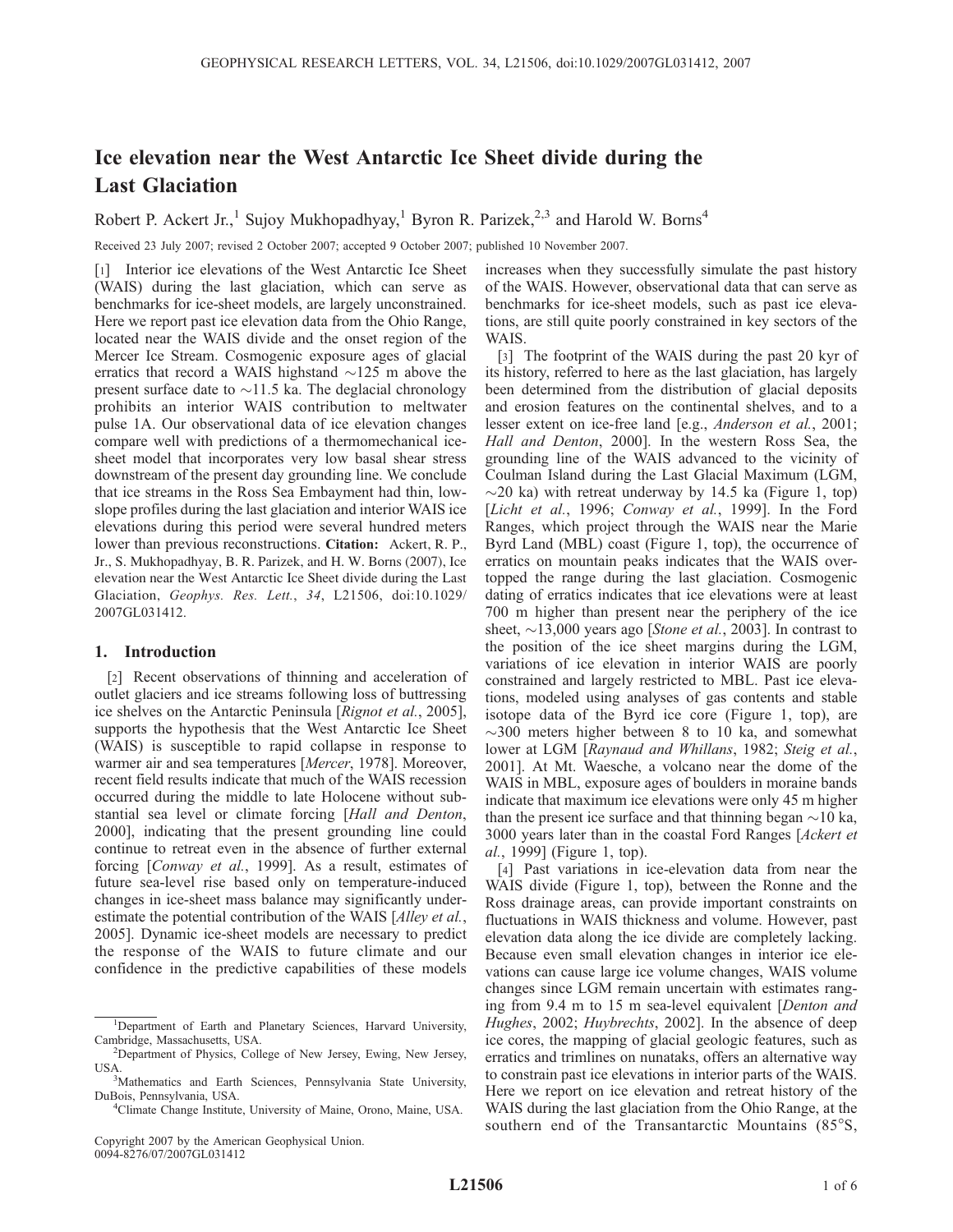



Figure 1. (top) Location Map of the Ohio Range. (bottom) Oblique panorama of Ohio Range Escarpment looking southward showing locations of field areas that are described in the text. The scale bar applies to areas between Discovery and Darling Ridge.

 $114^{\circ}$ W),  $\sim$ 180 km from the ice divide of the WAIS, and near the onset area of the Mercer Ice Stream (Figure 1, top).

#### 2. Methods

[5] The Ohio Range forms an east-west trending escarpment rising 500 m above the adjacent surface  $(\sim 1550 \text{ m})$  of the WAIS. We conducted transects from the lateral ice margin of the WAIS to the peaks of Tuning and Bennett Nunataks and at Discovery and Darling Ridge on the escarpment (Figure 1, bottom). The distribution of glacial deposits (erratics) and erosional features were mapped in order to determine the past vertical extent of the WAIS. The

granite bedrock exposed on the escarpment, and the nunataks exhibits cavernous weathering pits, with areas between pits reduced to delicate centimeters thick structures (tafoni). Along the escarpment face, up to 150 meters above the present day elevation of WAIS, the delicate tafoni have often been broken off, leaving sharp edges. We interpret a transition from surfaces that preserve the delicate tafoni, to those lacking it as a trimline that records the maximum highstand of the WAIS. The minimum elevation change is constrained from the elevation of the highest erratics.

[6] To constrain the age of past WAIS elevation changes, glacial erratics were sampled for surface exposure dating at four locations along the Ohio Range Escarpment; Discovery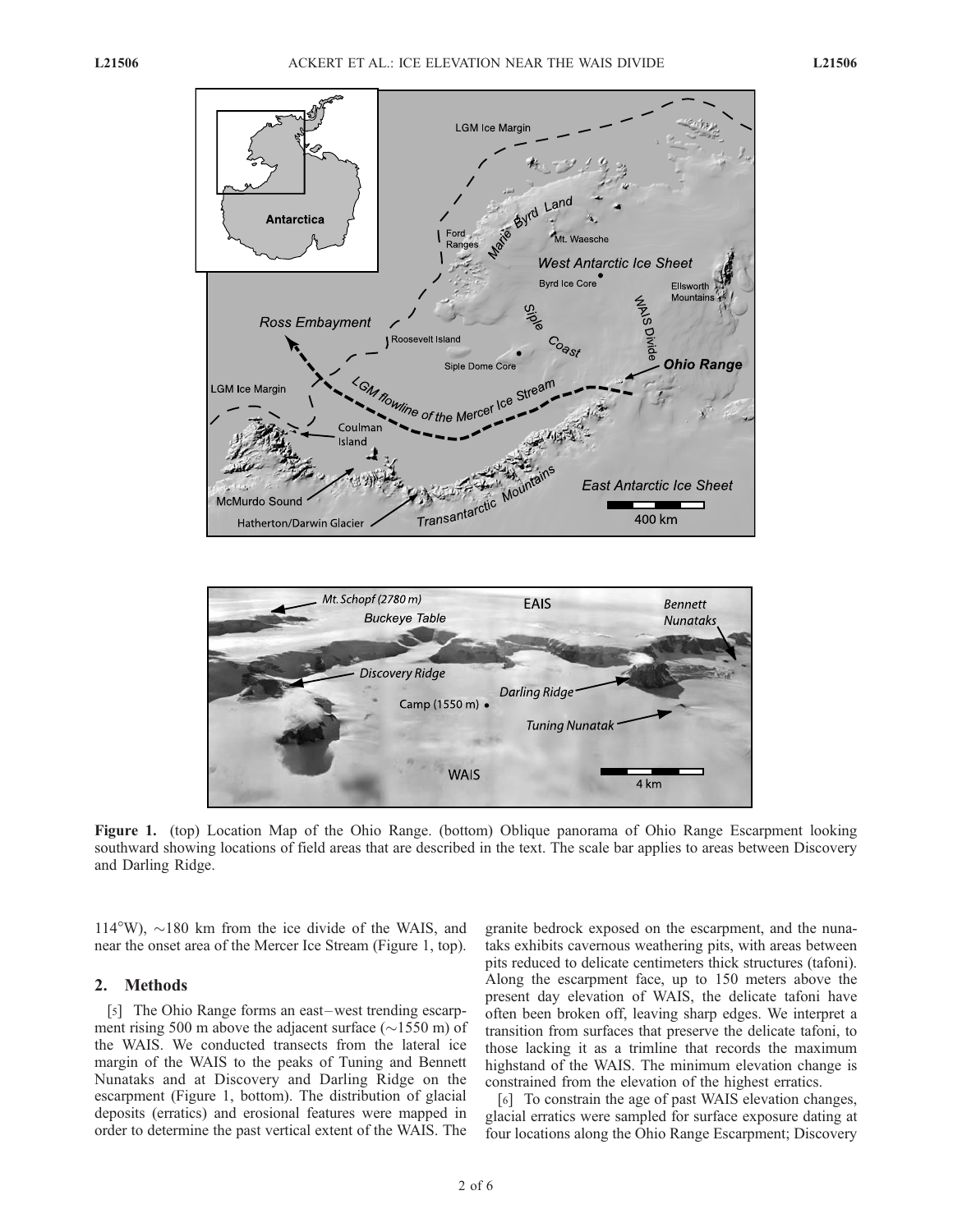

Figure 2. Schematic representation of WAIS elevation changes at the Ohio Range. Vertical exaggeration is 40x. Crosses represent the trimline and filled circles represent glacial erratics. The reconstructed WAIS surface is  $\sim$ 125 m above the present day ice surface.

Ridge, Darling Ridge, Tuning Nunatak and Bennett Nunataks (Figure 1, bottom). In interior Antarctica, extremely low subaerial erosion rates and non-erosive cold-based ice suggests that prior exposure of erratics and bedrock is common [e.g., *Brook et al.*, 1993]. On the other hand, low erosion rates mean that for LGM and younger samples, exposure ages are not affected by erosion of the erratics. Presently, accumulation of snow or ice is inhibited due to high winds in locations where erratics are currently exposed. The presence of erratics shows that these locations were also ablation areas when the ice was thicker, so shielding of erratics by snow cover, which could result in lower apparent exposure ages, is very unlikely. There is also no evidence that the erratics have been covered by till deposits in the past. In summary, while older apparent exposure ages from prior exposure are expected in the Ohio Range, anomalously young exposure ages are highly unlikely. Thus, the samples with the lowest apparent exposure ages provide the best estimate of the most recent retreat of the WAIS.

#### 3. Results

## 3.1. Glacial Geology

[7] Presently, little ice spills over the escarpment from the Buckeye Table; ice elevations along the escarpment are determined by the adjacent WAIS. While dolerite boulders are abundant in moraines on the flanks of Mt. Schopf on the Buckeye Table, they were not observed in the glacial deposits below the escarpment. We infer from the lack of dolerite erratics that neither ice from the Buckeye table nor from a thicker EAIS has flowed over the escarpment in the past. Thus, we interpret evidence for higher ice elevation, as recorded by erratics and trimlines along the escarpment, to reflect regional changes in WAIS.

[8] At Tuning and Bennett Nunataks (Figure 1, bottom) granite erratics occur on the weathered surface of the peaks (up to 1600 m) and delicate tafoni have been broken off. These observations clearly indicate that the WAIS overtopped the nunataks, suggesting a minimum change in ice

elevation of 85 m, with respect to adjacent blue-ice areas. At Discovery Ridge, erratics occur on a granite bench at 1680 m, 120 m above the adjacent blue-ice areas and 110 m above ice-cored moraines (Figure 2). The granite erratics on the bench are concentrated in an arcuate band that we interpret as an ice marginal moraine (see auxiliary material). $\frac{1}{1}$  As erratics do not occur beyond the moraine on the proximal part of the bench, we conclude that the ice margin barely overtopped the bench. In any case, maximum ice elevations at Discovery Ridge are limited to 1710 m as indicated by preserved tafoni on a sandstone outcrop, 30 m above the granite bench.

[9] At Darling Ridge, granite erratics occur up to 1665 m, 10 m below bedrock with preserved tafoni. Thus, the reconstructed ice elevation is quite consistent for over 15 km along the escarpment. The highest erratics at Darling Ridge are 135 m above the blue ice areas but 175 m above nearby ice-cored moraines. However, the ice-cored moraines lie in a wind scoop that is 40 m below the adjacent WAIS surface. We attribute the wind scoop to locally enhanced ice ablation (Figure 2). The upper limit on ice elevation change is determined from the difference in elevation between the trimline and ice-cored moraines, and is 185 m. Hence, our reconstructed ice elevations changes for Discovery and Darling Ridge are  $120^{+30}_{-10}$  and  $135^{+50}_{-10}$  m, respectively, suggesting that on average, ice elevations changed at the Ohio Range by  $\sim$ 125 m since the last glaciation.

#### 3.2. Surface Exposure Ages

[10] Cosmogenic <sup>3</sup>He provides minimum exposure ages for the erratics. Due to the expectation of prior exposure, and the time and expense associated with  $^{10}$ Be measurements, 45 erratics from various elevations were screened for prior exposure by measuring the  ${}^{3}$ He concentrations in quartz separates. In line with expectations of pervasive prior exposure, 40 out of the  $45$  erratics have  $3$ He exposure ages older than the LGM. The five samples with LGM or younger <sup>3</sup>He exposure ages, along with 10 additional samples, were selected for  $10B$  measurements (see auxiliary material). Of these, only two had  $10B$ e exposure ages younger than the LGM, consistent with diffusive loss of <sup>3</sup>He. The remaining samples all show evidence of prior exposure. Here we will focus on the two that constrain the age of the most recent highstand (Figure S1, Data Set S1). Although the number of samples is low, as discussed before, it is extremely difficult to produce spuriously low exposure ages in this environment. Hence, we attribute meaningful chronological information to the youngest exposure ages.

[11] The <sup>10</sup>Be exposure age of  $12.5 \pm 0.9$  ka is from the highest erratic sampled on Darling Ridge (1665 m), within 10 m of the trimline and  $\sim$ 135 m above the adjacent blue ice areas of the WAIS. The youngest exposure age on Discovery Ridge (10.5  $\pm$  0.7 ka) occurs at 1680 m, 120 m above the adjacent blue ice areas and within 30 m of the highest possible ice elevation at this location (Figure 2). We infer that the WAIS surface near the onset region of the Mercer ice stream stood at  $\sim$ 1680 m,  $\sim$ 125 m above the

<sup>&</sup>lt;sup>1</sup>Auxiliary material data sets are available at ftp://ftp.agu.org/apend/gl/ 2007gl031412. Other auxiliary material files are in the HTML.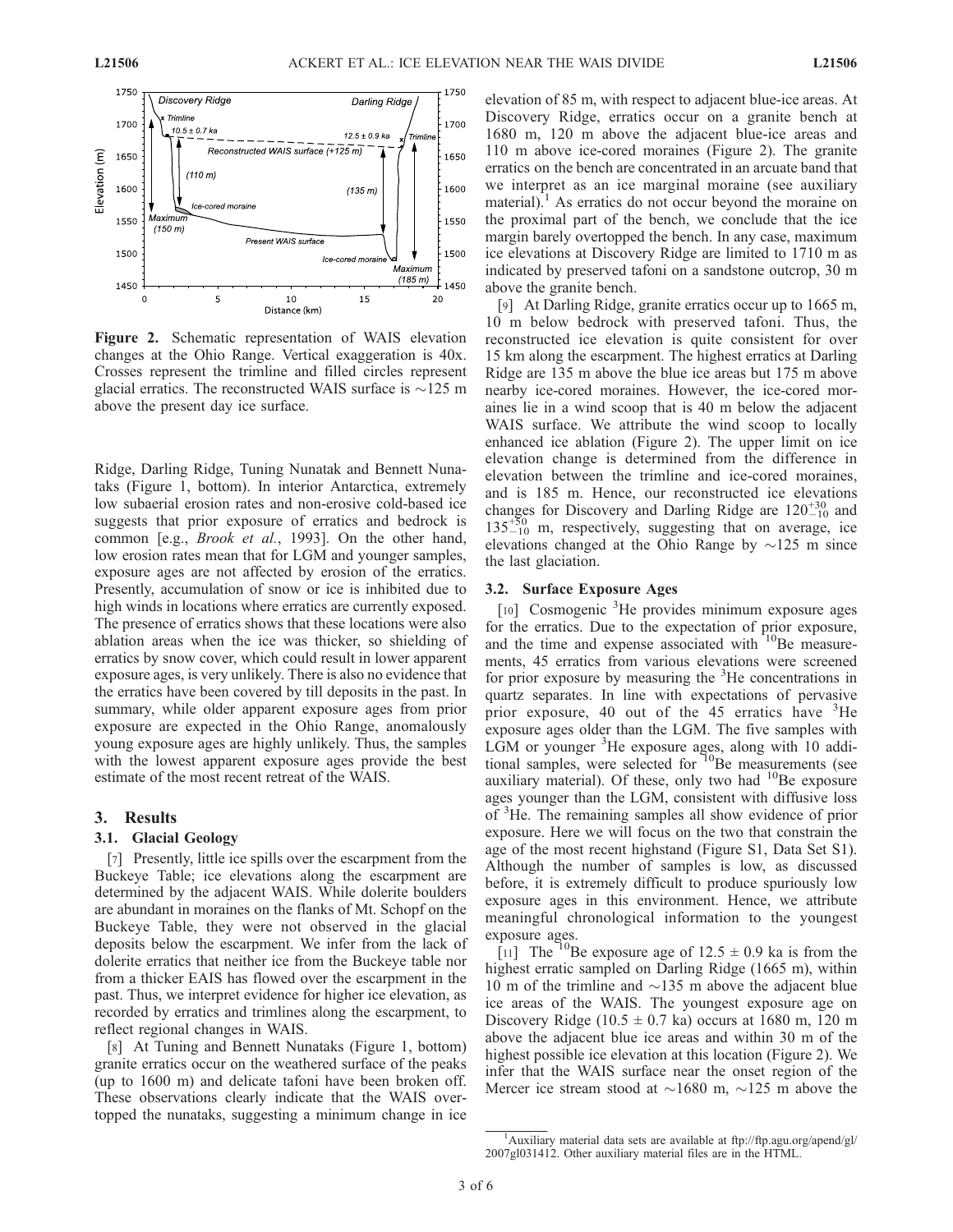

**Figure 3.** (top) Variations in ice thickness  $(\Delta h)$  and change in ice-surface elevation  $(\Delta s)$  near the Ohio Range with respect to present WAIS elevation as predicted by Parizek and Alley's [2004a] 2-D thermomechanical flowline model of the Mercer Ice Stream. The flowline is shown in Figure 1. Model details along with the numerical values for the parameters used to generate the predicted changes are the same as those given by Parizek and Alley [2004a]. The predicted  $(\Delta s)$  is in reasonable agreement with our observations. (bottom) Simulated flowline profiles along Mercer Ice Stream from 12.6 ka to present highlighting the low surface slope of the ice surface in the Ross Embayment and the small changes in surface elevation behind the modern grounding line.

present ice surface at  $\sim$ 11.5 ka and drawdown of the WAIS surface began thereafter. These are the first constraints on past ice elevation changes from near the WAIS divide.

## 4. Discussion

[12] The erratic exposure ages of  $\sim$ 11.5 ka from close to the Ohio Range trim line are similar to the  $\sim$ 10 ka ages obtained from boulders 45 m above the present ice surface at Mt. Waesche near the WAIS dome in MBL. These geologic constraints from opposite ends of the WAIS divide, along with stable isotope and gas content data from the Byrd Ice Core, suggest that ice elevation changes during the last glaciation in interior WAIS were typically quite modest and limited to at most a couple hundred meters. Further, the results indicate that the deglaciation history in interior WAIS, on either side of the Ross Embayment was similar. Specifically, maximum ice elevations occurred or persisted until 10 to 11.5 ka,  $\sim$ 3000 years after the periphery of the ice sheet in the Ross Sea had begun to retreat [Licht et al., 1996; Stone et al., 2003]. Hence, our observational data from the Ohio Range strongly support inferences drawn from ice-sheet models that maximum interior ice elevations occurred in the early Holocene in response to increasing accumulation rates and that during deglaciation a wave of thinning propagated upstream from the coast reaching the head of the ice streams in  $\sim$ 3000 years [Ackert et al., 1999; Steig et al., 2001].

[13] Meltwater pulse 1A, a rapid rise of  $\sim$ 20 m in sea level, occurred  $\sim$ 14.5 ka [*Fairbanks*, 1989]. The WAIS has been suggested as a source of this meltwater due to a lack of evidence for a Northern Hemisphere source [Clark et al., 1996]. We note that because thinning near the ice divides and domes of the WAIS did not occur until the early Holocene, and that overall thinning was modest, deglaciation of interior WAIS cannot be a source of meltwater pulse 1A.

[14] A recent challenge in reconstructing the past history of the WAIS has been reconciling the ice-elevation history inferred from the Siple Dome Ice core (615 m), near the Siple Coast grounding line, with the WAIS reconstructions based on glacial geologic data in the TAM and Ross Sea [e.g., Denton and Hughes, 2002] (Figure 1, top). The latter reconstruction, incorporating the elevations of lateral moraines in the TAM [Denton and Hughes, 2002] indicates ice elevations of  $\sim$ 1400 m at Siple Dome. In contrast, models of accumulation and thinning at Siple Dome constrained by measured layer thickness in the ice core [*Waddington et al.*, 2005], and isotopic and temperature data [Price et al., 2007], indicate that elevations at Siple Dome were only 800– 1000 m during the last glaciation.

[15] The discrepancy  $(400-600 \text{ m})$  in modeled ice elevation in the Central Ross Embayment is substantial, and results from a fundamental difference in modeling icestream dynamics. For example, Denton and Hughes [2002] suggest that ice streams are floored by bedrock in the onset regions of the ice streams but become increasingly decoupled towards the ice margins as a result of increasing basal water and deformable sediments. An alternative viewpoint, inspired by the surprisingly low Siple Dome elevations during the last glaciation implied by the ice core data, is that the Siple Coast ice streams were largely decoupled from the bed along the entire length downstream of the present-day grounding line [e.g., Parizek and Alley, 2004a]. Parizek and Alley [2004a] employ a 2-D thermomechanical flowline model that incorporates isostatic compensation and a weak, linear-viscous basal rheology beneath extensive ice streams that promotes the reconstruction of thin, low-slope ice-stream profiles extending across the Ross Embayment. The model simulations show ice elevation changes in the region of Siple Coast to be  $\sim$ 200 m for the Kamb and Whillans Ice Streams, and  $\sim$ 300 m for the Mercer Ice stream.

[16] Both the *Denton and Hughes* [2002] and *Parizek* and Alley [2004a] WAIS simulations incorporate a 2-D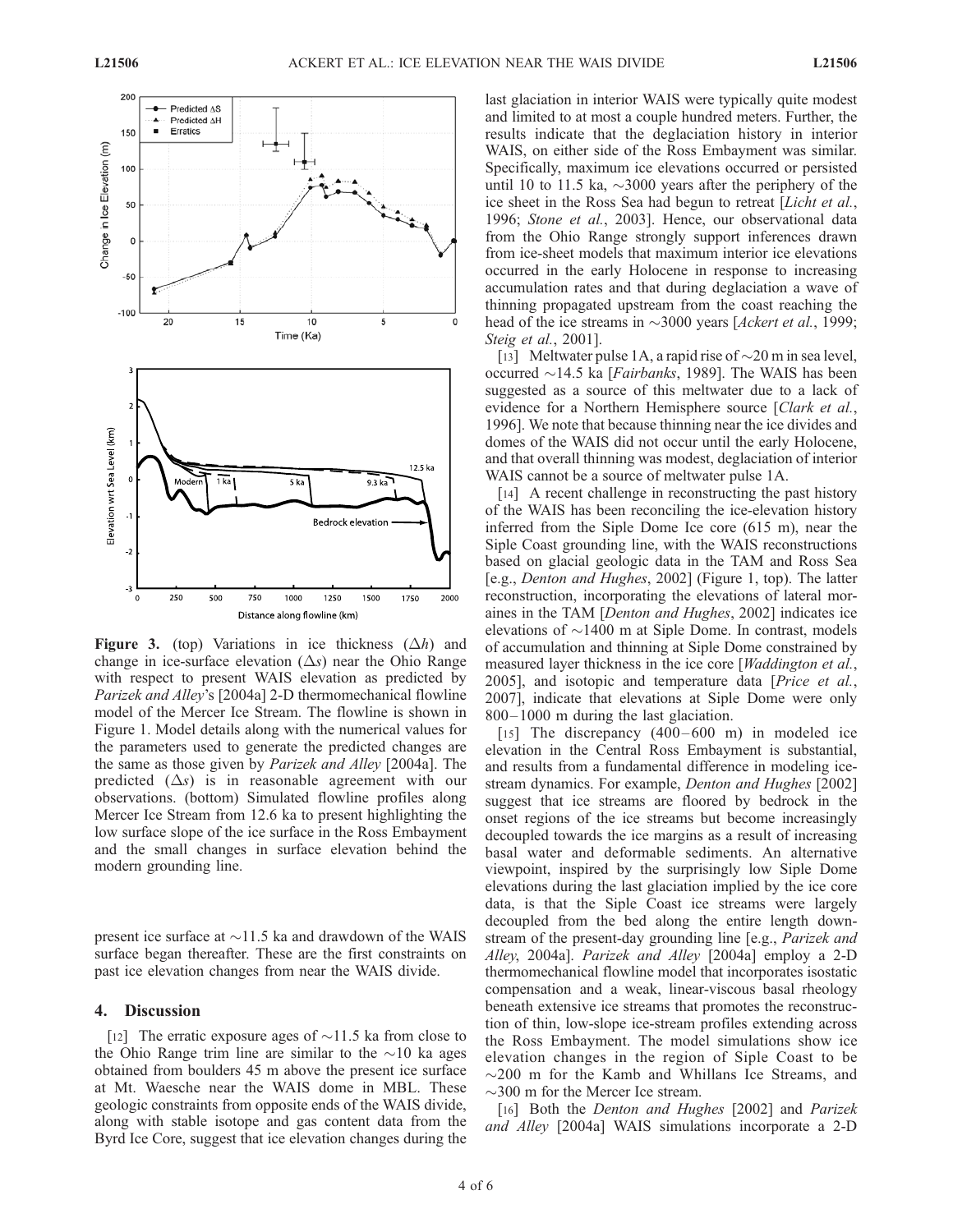model with the Mercer Ice Stream flowline passing near the Ohio Range. Hence, our new glacial geologic constraints on ice elevation can be used as an independent test of the different reconstructions and the nature of coupling between the ice streams and their bed. The Denton and Hughes [2002] reconstruction indicates that the WAIS highstand in the Ohio Range is  $\sim$ 1950 m, indicating that ice elevation was  $\sim$ 400 m thicker during the last glaciation. Thus, the Denton and Hughes [2002] reconstruction overestimates interior ice elevations near the Ohio Range by over 250 m. Because Denton and Hughes [2002] do not use a timedependent model, the relative timing of the highstand is not constrained.

[17] The predicted increase in WAIS elevation near the Ohio Range using the Parizek and Alley [2004a] model is  $\sim$ 75 m, 50 m lower than our observations, while maximum ice elevations occur at  $\sim$ 10 ka (Figure 3). We note the Parizek and Alley [2004a] model underestimates ice surface elevations, which is an artifact of 2-D flowline simulations that omit a parameterization of convergent flow within the catchment [Parizek and Alley, 2004b; Parizek et al., 2005]. Incorporating convergence within the model, while maintaining an accurate reconstruction of the ice divide, would likely lead to a thicker inland profile, increased driving stresses, enhanced ice flow, and the potential for somewhat larger relative changes in ice thickness, in closer agreement with both the Ohio-Range and Siple-Dome data. Nevertheless, the predicted changes in ice elevation at the Ohio Range obtained by differencing the modeled highstand and present profiles should not be largely affected by these considerations.

[18] Figure 3 (bottom) shows the ice elevation profiles for Mercer Ice Stream (Figure 1, top) as simulated by the Parizek and Alley [2004a] model during deglaciation of the Ross Embayment that are consistent with the geologic constraints in the Ohio Range and the modeling results from Siple Dome. Significant features are the low surface slope of the Mercer Ice Stream in the Ross Embayment and the small changes in elevation behind the modern grounding line. While the modern elevation at the reconstructed and observed ice divide is within  $\sim 8$  m, the inland thickness downstream of the divide is significantly underestimated due to the omission of flow convergence as noted above. Overall, the model predictions (Figure 3) are in reasonable agreement with our observations at the Ohio Range and provide a significantly better match to the ice elevation changes than the Denton and Hughes [2002] model. Hence, we believe that this strongly strengthens the case for decoupling of ice streams from their beds in the Ross Sea Embayment during the LGM and provides independent validation of low ice elevation in the central Ross Embayment [Waddington et al., 2005; Price et al., 2007].

[19] Recent modeling of the interaction between the WAIS and the Hatherton and Darwin outlet glaciers [Anderson et al., 2004], suggests that the projected WAIS elevation of 1100 m [Denton and Hughes, 2002] along the TAM is high by several hundred meters. Both our data from the Ohio Range and the Waddington et al. [2005] and Price et al. [2007] ice thinning estimates from Siple Dome indicate limited thickening of the ice upstream of the present-day grounding line. Thus, ice elevations in the entire Ross Sea drainage area are likely to have been twoto several-hundred meters lower than the Denton and Hughes [2002] reconstruction.

#### 5. Conclusions

[20] We report the first ice-elevation history from near the WAIS divide and the onset region of the Mercer ice stream. Our data indicates maximum ice elevations of  $\sim$ 125 m above the modern ice-sheet surface occurred  $\sim$ 11.5 ka. A 2-D thermomechanical ice-sheet model that simulates thin, lowslope ice streams over a widespread, soft, deformable bed, predicts changes in ice elevations near the Ohio Range that closely mimic the observational data. The WAIS elevation constraints and chronology, combined with the model results, support the concept of a slippery, deformable bed that resulted in low surface slopes and ice thickness in the Ross Embayment during the LGM. This conclusion implies that the WAIS ice volume was smaller than has been proposed, which has important implications for interpretation of bedrock uplift rates in the Ross Embayment that typically assume thicker ice loads during the LGM, and for the contribution of the WAIS to post LGM sea-level rise.

[21] Acknowledgments. The authors acknowledge logistical support from Raytheon Polar Services, Air National Guard, and Ken Borak Air. SM and RP specially acknowledge the help and support from Peter Braddock and Aaron Putnam during fieldwork in the Ohio Range and Edward Brook for 10Be chemistry in his laboratory. This project was funded by OPP grant 0338271 to SM and 0338189 to HB, and NSF grants 0531211, 0636867 and NASA grant NRA-04-OES-02 to BP. We thank Eric Steig and Howard Conway for helpful reviews.

#### References

- Ackert, R. P., Jr., D. J. Barclay, H. W. Borns Jr., P. E. Calkin, M. D. Kurz, E. J. Steig, and J. L. Fastook (1999), Measurement of ice sheet elevations in interior West Antarctica, Science, 286, 276-280.
- Alley, R. B., P. U. Clark, P. Huybrechts, and I. Joughin (2005), Ice sheet and sea-level changes, Science, 310, 456-460.
- Anderson, B. M., R. C. A. Hindmarsh, and W. J. Lawson (2004), A modeling study of the response of the Hatherton Glacier to Ross Ice Sheet grounding line retreat, Global Planet. Change, 42, 143-153.
- Anderson, J. B., S. S. Shipp, A. L. Lowe, and J. S. M. Wellner (2001), The Antarctic ice sheet during the last glacial maximum and its subsequent retreat history: A review, *Quat. Sci. Rev.*, 21, 49-70.
- Brook, E. J., M. D. Kurz, R. P. Ackert Jr., G. H. Denton, E. T. Brown, G. M. Raisbeck, and F. Yiou (1993), Chronology of Taylor Glacier advances in Arena Valley, Antarctica, using in situ cosmogenic <sup>3</sup>He and <sup>10</sup>Be, *Quat*.  $Res.$ , 39, 11-23.
- Clark, P. U., R. B. Alley, L. D. Keigwin, J. M. Licciardi, S. J. Johnsen, and H. Wang (1996), Origin of the first global meltwater pulse following the last glacial maximum, Paleoceanography, 11, 563-577.
- Conway, H., B. L. Hall, G. H. Denton, A. M. Gades, and E. D. Waddington (1999), Past and future grounding-line retreat of the West Antarctic Ice Sheet, Science, 286, 280-283.
- Denton, G. H., and T. J. Hughes (2002), Reconstructing the Antarctic Ice Sheet at the Last Glacial Maximum, Quat. Sci. Rev., 21, 193-202.
- Fairbanks, R. G. (1989), A 17,000-year glacio-eustatic sea level record: Influence of glacial melting rates on the Younger Dryas event and deep-ocean circulation, Nature, 342, 637–642.
- Hall, B. L., and G. H. Denton (2000), Radiocarbon chronology of Ross Sea drift, eastern Taylor Valley, Antarctica: Evidence for a grounded ice sheet in the Ross Sea at the LGM, Geogr. Ann., Ser. A, 82, 305 – 336.
- Huybrechts, P. (2002), Sea level changes at the LGM from ice dynamic reconstructions of the Greenland and Antarctic ice sheets during the glacial cycles, Quat. Sci. Rev., 21, 193-202.
- Licht, K. J., A. E. Jennings, J. T. Andrews, and K. M. Williams (1996), Chronology of late Wisconsin ice retreat from the western Ross Sea, Antarctica, Geology, 24, 223 – 226.
- Mercer, J. H. (1978), West Antarctic ice sheet and the  $CO<sub>2</sub>$  greenhouse effect: A threat of disaster, Nature, 271, 321.
- Parizek, B. R., and R. B. Alley (2004a), Ice thickness and isostatic imbalances in the Ross Embayment, West Antarctica: Model results, Global Planet. Change, 42, 265 – 278.